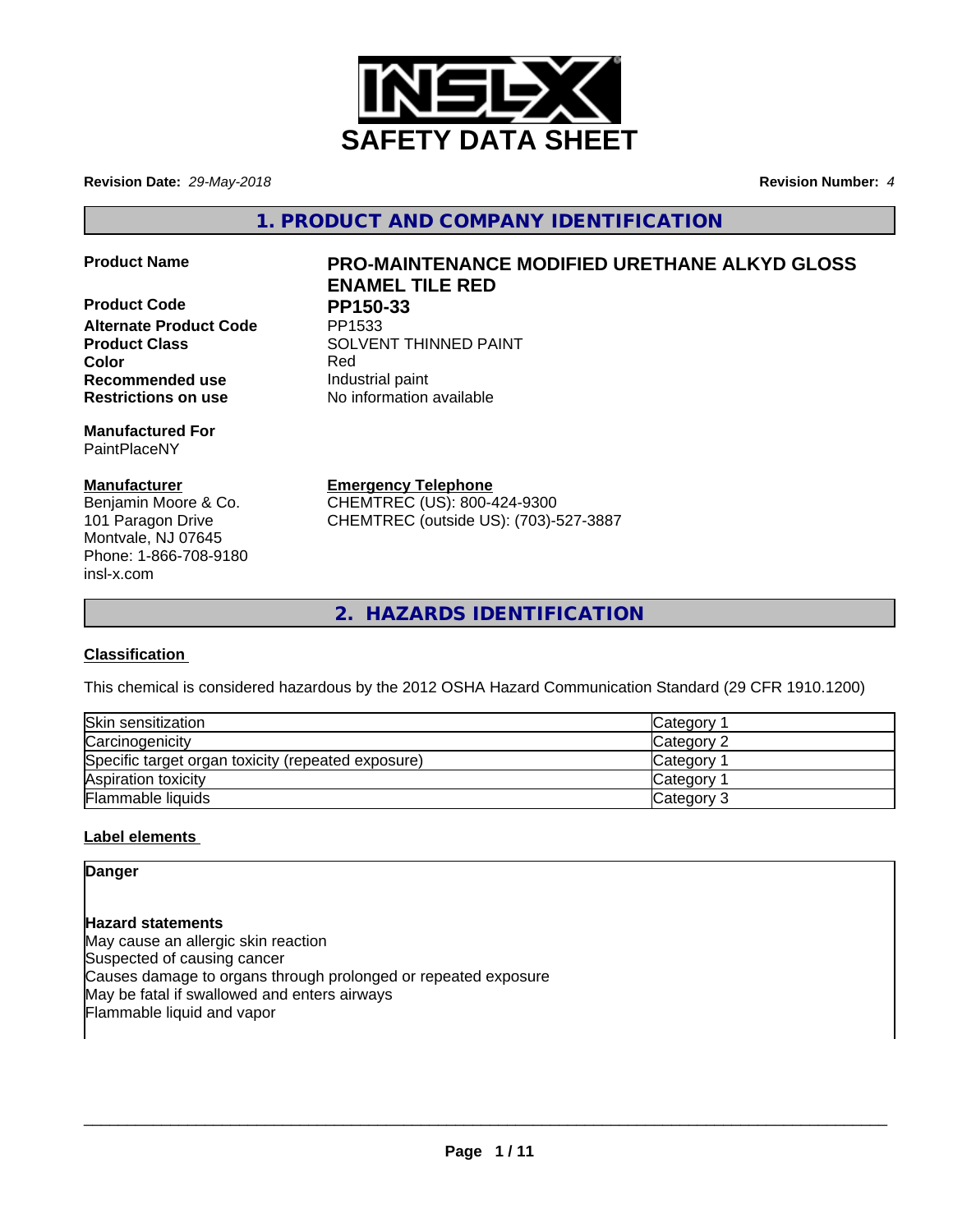

**Appearance** liquid

**Odor** solvent

# **Precautionary Statements - Prevention**

Obtain special instructions before use Do not handle until all safety precautions have been read and understood Use personal protective equipment as required Contaminated work clothing should not be allowed out of the workplace Wear protective gloves Do not breathe dust/fume/gas/mist/vapors/spray Wash face, hands and any exposed skin thoroughly after handling Do not eat, drink or smoke when using this product Keep away from heat, hot surfaces, sparks, open flames and other ignition sources. No smoking Keep container tightly closed Ground/bond container and receiving equipment Use explosion-proof electrical/ventilating/lighting/equipment Use only non-sparking tools Take precautionary measures against static discharge

# **Precautionary Statements - Response**

IF exposed or concerned: Get medical advice/attention **Skin** If skin irritation or rash occurs: Get medical advice/attention Wash contaminated clothing before reuse IF ON SKIN (or hair): Remove/Take off immediately all contaminated clothing. Rinse skin with water/shower **Ingestion** IF SWALLOWED: Immediately call a POISON CENTER or doctor/physician Do NOT induce vomiting **Fire** In case of fire: Use CO2, dry chemical, or foam for extinction

## **Precautionary Statements - Storage**

Store locked up Store in a well-ventilated place. Keep cool

## **Precautionary Statements - Disposal**

Dispose of contents/container to an approved waste disposal plant

## **Hazards not otherwise classified (HNOC)**

Rags, steel wool or waste soaked with this product may spontaneously catch fire if improperly discarded

## **Other information**

No information available

## **Other hazards**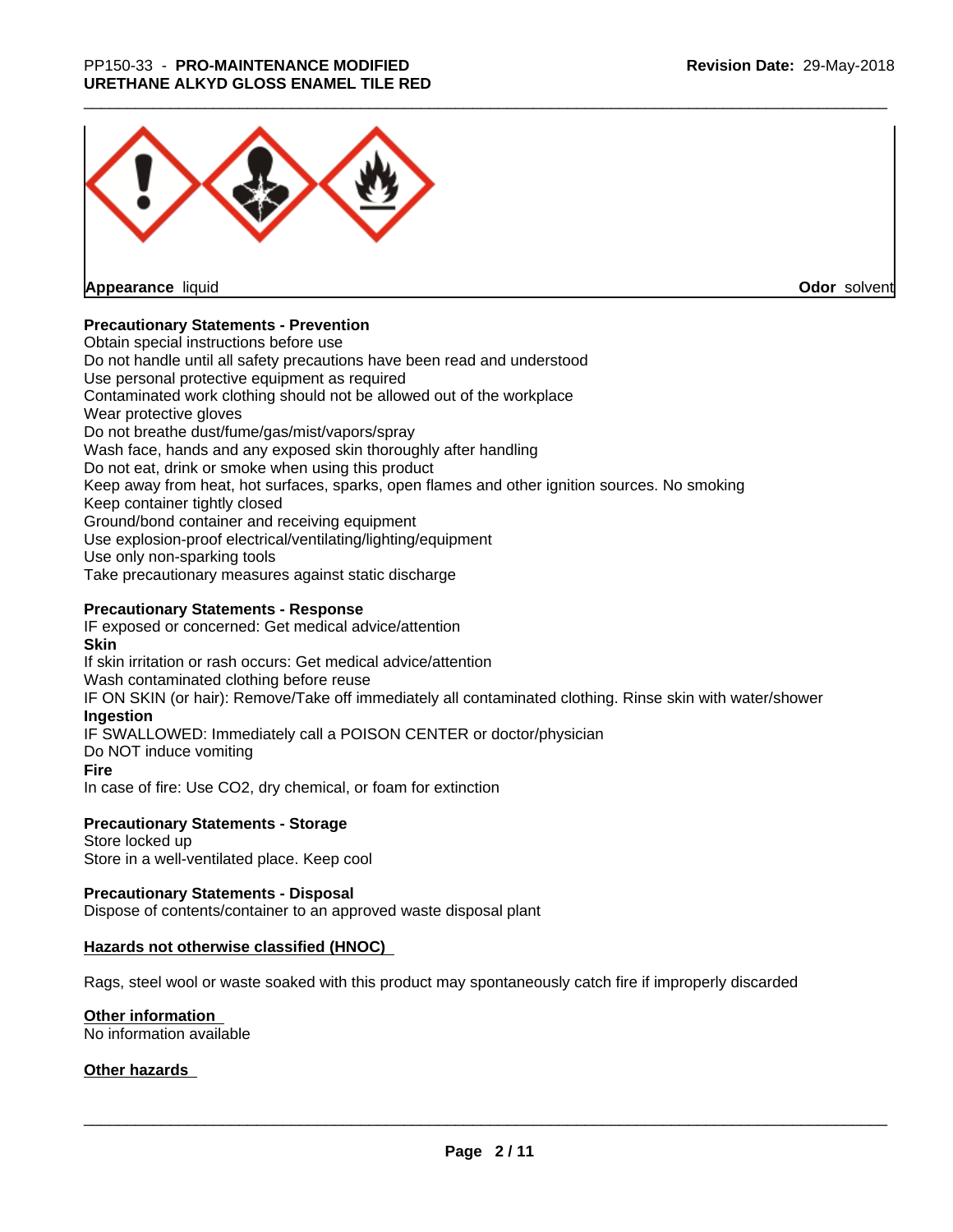**CAUTION:** All floor coatings may become slippery when wet. Where non-skid characteristics are desired, a small amount of clean sand may be added. Stir often during application.

# **3. COMPOSITION/INFORMATION ON INGREDIENTS**

| <b>Chemical name</b>                       | <b>CAS No.</b> | Weight-% |
|--------------------------------------------|----------------|----------|
| Limestone                                  | 1317-65-3      | 25       |
| Stoddard solvent                           | 8052-41-3      | 15       |
| Distillates, petroleum, hydrotreated light | 64742-47-8     | ιv       |
| Iron oxide                                 | 1309-37-1      | 10       |
| Cobalt bis(2-ethylhexanoate)               | 136-52-7       | 0.5      |
| Methyl ethyl ketoxime                      | 96-29-7        | 0.5      |
| Ethyl benzene                              | $100 - 41 - 4$ | 0.5      |

|                                                  | 4. FIRST AID MEASURES                                                                                                                                                                                                               |
|--------------------------------------------------|-------------------------------------------------------------------------------------------------------------------------------------------------------------------------------------------------------------------------------------|
| <b>General Advice</b>                            | If symptoms persist, call a physician. Show this safety data sheet to the doctor in<br>attendance.                                                                                                                                  |
| <b>Eye Contact</b>                               | Immediately flush with plenty of water. After initial flushing, remove any contact<br>lenses and continue flushing for at least 15 minutes. Keep eye wide open while<br>rinsing. If symptoms persist, call a physician.             |
| <b>Skin Contact</b>                              | Wash off immediately with soap and plenty of water while removing all<br>contaminated clothes and shoes. If skin irritation persists, call a physician. Wash<br>clothing before reuse. Destroy contaminated articles such as shoes. |
| <b>Inhalation</b>                                | Move to fresh air. If symptoms persist, call a physician.<br>If not breathing, give artificial respiration. Call a physician immediately.                                                                                           |
| Ingestion                                        | Clean mouth with water and afterwards drink plenty of water. Do not induce<br>vomiting without medical advice. Never give anything by mouth to an unconscious<br>person. Consult a physician.                                       |
| <b>Protection Of First-Aiders</b>                | Use personal protective equipment.                                                                                                                                                                                                  |
| <b>Most Important</b><br><b>Symptoms/Effects</b> | May cause allergic skin reaction.                                                                                                                                                                                                   |
| <b>Notes To Physician</b>                        | Treat symptomatically.                                                                                                                                                                                                              |
|                                                  |                                                                                                                                                                                                                                     |

**5. FIRE-FIGHTING MEASURES**

| <b>Suitable Extinguishing Media</b>                                    | Foam, dry powder or water. Use extinguishing measures<br>that are appropriate to local circumstances and the<br>surrounding environment.     |
|------------------------------------------------------------------------|----------------------------------------------------------------------------------------------------------------------------------------------|
| <b>Protective Equipment And Precautions For</b><br><b>Firefighters</b> | As in any fire, wear self-contained breathing apparatus<br>pressure-demand, MSHA/NIOSH (approved or equivalent)<br>and full protective gear. |
| <b>Specific Hazards Arising From The Chemical</b>                      | Combustible material. Closed containers may rupture if                                                                                       |
|                                                                        |                                                                                                                                              |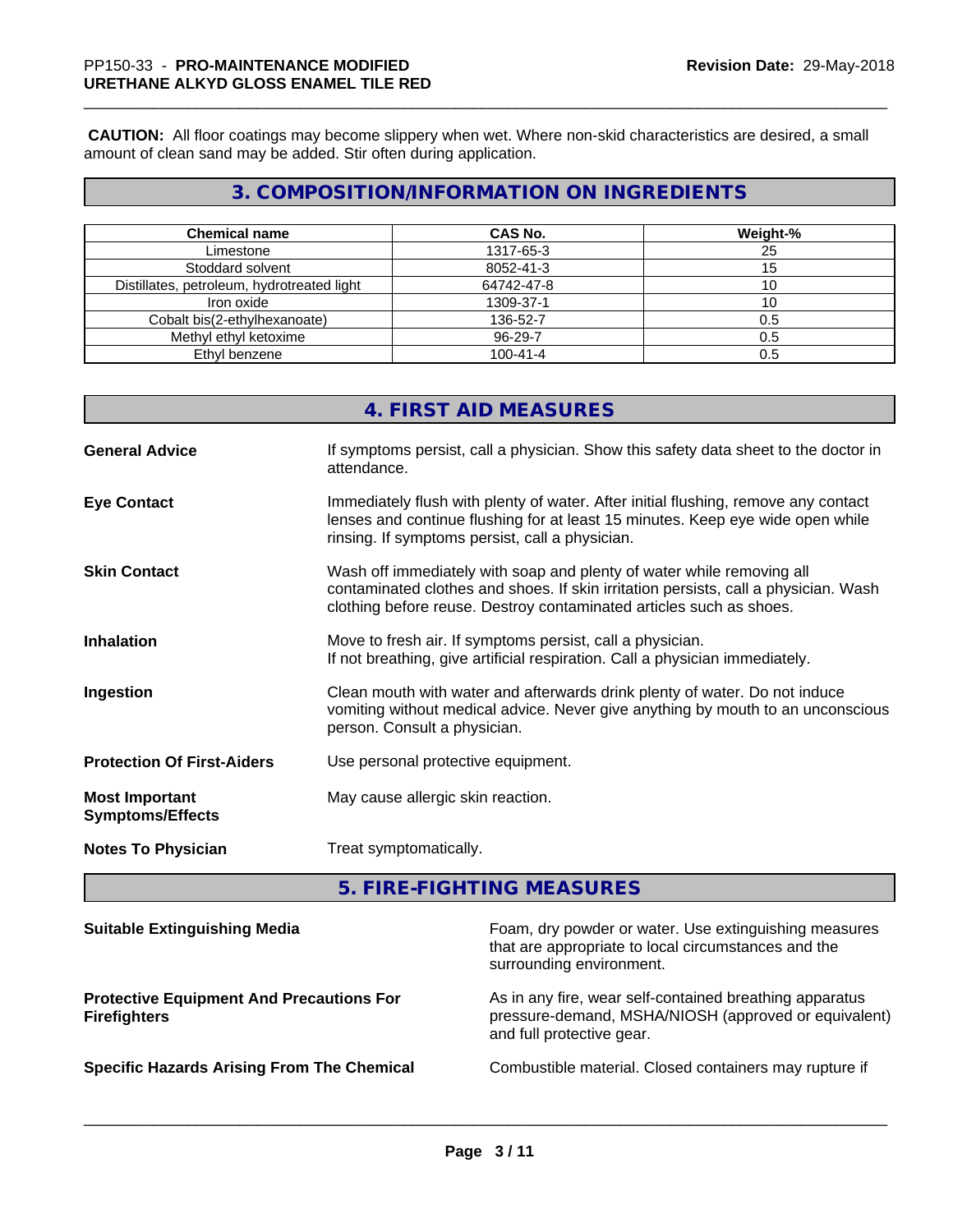|                                                                                                                       | exposed to fire or extreme heat. Keep product and empty<br>container away from heat and sources of ignition. Thermal<br>decomposition can lead to release of irritating gases and<br>vapors. |
|-----------------------------------------------------------------------------------------------------------------------|----------------------------------------------------------------------------------------------------------------------------------------------------------------------------------------------|
| <b>Sensitivity To Mechanical Impact</b>                                                                               | No                                                                                                                                                                                           |
| <b>Sensitivity To Static Discharge</b>                                                                                | Yes                                                                                                                                                                                          |
| <b>Flash Point Data</b><br>Flash Point (°F)<br>Flash Point (°C)<br><b>Method</b><br><b>Flammability Limits In Air</b> | 106<br>41<br><b>PMCC</b>                                                                                                                                                                     |
| Lower flammability limit:<br><b>Upper flammability limit:</b>                                                         | Not available<br>Not available                                                                                                                                                               |
| <b>NFPA</b><br>Health: 1<br><b>Flammability: 2</b>                                                                    | <b>Instability: 0</b><br><b>Special: Not Applicable</b>                                                                                                                                      |
| <b>NFPA Legend</b>                                                                                                    |                                                                                                                                                                                              |

- 0 Not Hazardous
- 1 Slightly
- 2 Moderate
- 3 High
- 4 Severe

*The ratings assigned are only suggested ratings, the contractor/employer has ultimate responsibilities for NFPA ratings where this system is used.*

*Additional information regarding the NFPA rating system is available from the National Fire Protection Agency (NFPA) at www.nfpa.org.*

# **6. ACCIDENTAL RELEASE MEASURES**

| Use personal protective equipment. Remove all sources of ignition.                                                                                                                                                                                                                                         |
|------------------------------------------------------------------------------------------------------------------------------------------------------------------------------------------------------------------------------------------------------------------------------------------------------------|
| Prevent further leakage or spillage if safe to do so. Do not allow material to<br>contaminate ground water system. Prevent product from entering drains. Do not<br>flush into surface water or sanitary sewer system. Local authorities should be<br>advised if significant spillages cannot be contained. |
| See Section 12 for additional Ecological Information.                                                                                                                                                                                                                                                      |
| Dam up. Soak up with inert absorbent material. Pick up and transfer to properly<br>labeled containers. Clean contaminated surface thoroughly.                                                                                                                                                              |
|                                                                                                                                                                                                                                                                                                            |

# **7. HANDLING AND STORAGE**

**Handling** Use only in area provided with appropriate exhaust ventilation. Do not breathe vapors or spray mist. Wear personal protective equipment. Take precautionary measures against static discharges. To avoid ignition of vapors by static electricity discharge, all metal parts of the equipment must be grounded. Keep away from open flames, hot surfaces and sources of ignition.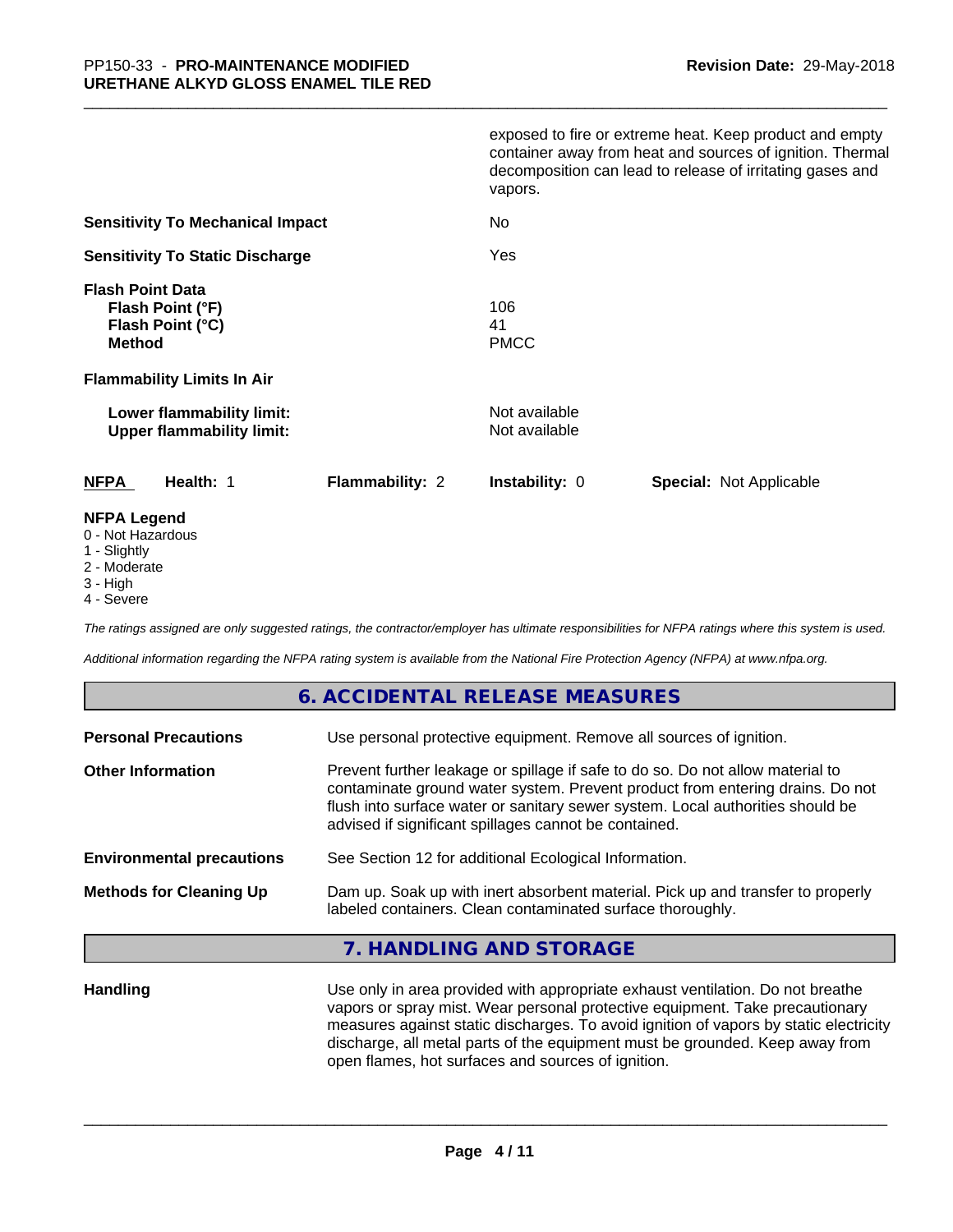| <b>Storage</b>                | Keep containers tightly closed in a dry, cool and well-ventilated place. Keep away<br>from heat. Keep away from open flames, hot surfaces and sources of ignition.<br>Keep in properly labeled containers. Keep out of the reach of children. |  |
|-------------------------------|-----------------------------------------------------------------------------------------------------------------------------------------------------------------------------------------------------------------------------------------------|--|
|                               | <b>DANGER</b> - Rags, steel wool or waste soaked with this product may<br>spontaneously catch fire if improperly discarded. Immediately after use, place<br>rags, steel wool or waste in a sealed water-filled metal container.               |  |
| <b>Incompatible Materials</b> | Incompatible with strong acids and bases and strong oxidizing agents.                                                                                                                                                                         |  |

# **8. EXPOSURE CONTROLS / PERSONAL PROTECTION**

#### **Exposure Limits**

| <b>Chemical name</b> | <b>ACGIH TLV</b>         | <b>OSHA PEL</b>                  |
|----------------------|--------------------------|----------------------------------|
| Limestone            | N/E                      | 15 mg/m <sup>3</sup> - TWA       |
|                      |                          | $5 \text{ mg/m}^3$ - TWA         |
| Stoddard solvent     | 100 ppm $-$ TWA          | 500 ppm - TWA                    |
|                      |                          | 2900 mg/m <sup>3</sup> - TWA     |
| Iron oxide           | $5 \text{ mg/m}^3$ - TWA | 10 mg/m $3$ - TWA                |
|                      |                          | 15 mg/m <sup>3</sup> - TWA Rouge |
|                      |                          | 5 mg/m <sup>3</sup> - TWA Rouge  |
| Ethyl benzene        | 20 ppm - TWA             | 100 ppm - TWA                    |
|                      |                          | 435 mg/m $3$ - TWA               |

#### **Legend**

ACGIH - American Conference of Governmental Industrial Hygienists Exposure Limits OSHA - Occupational Safety & Health Administration Exposure Limits N/E - Not Established

**Engineering Measures** Ensure adequate ventilation, especially in confined areas.

## **Personal Protective Equipment**

| <b>Eye/Face Protection</b><br><b>Skin Protection</b><br><b>Respiratory Protection</b> | Safety glasses with side-shields.<br>Long sleeved clothing. Protective gloves.<br>In operations where exposure limits are exceeded, use a NIOSH approved<br>respirator that has been selected by a technically qualified person for the specific<br>work conditions. When spraying the product or applying in confined areas, wear a<br>NIOSH approved respirator specified for paint spray or organic vapors. |
|---------------------------------------------------------------------------------------|----------------------------------------------------------------------------------------------------------------------------------------------------------------------------------------------------------------------------------------------------------------------------------------------------------------------------------------------------------------------------------------------------------------|
| <b>Hygiene Measures</b>                                                               | Avoid contact with skin, eyes and clothing. Remove and wash contaminated<br>clothing before re-use. Wash thoroughly after handling. When using do not eat,<br>drink or smoke.                                                                                                                                                                                                                                  |

# **9. PHYSICAL AND CHEMICAL PROPERTIES**

**Appearance** liquid<br> **Appearance** liquid<br> **Odor** solver **Density (lbs/gal)** 9.65 - 9.75<br> **Specific Gravity** 1.15 - 1.17 **Specific Gravity** 

**Odor** solvent **Odor Threshold**<br> **Density (Ibs/gal)**<br> **Density (Ibs/gal)**<br> **No information available**<br>
9.65 - 9.75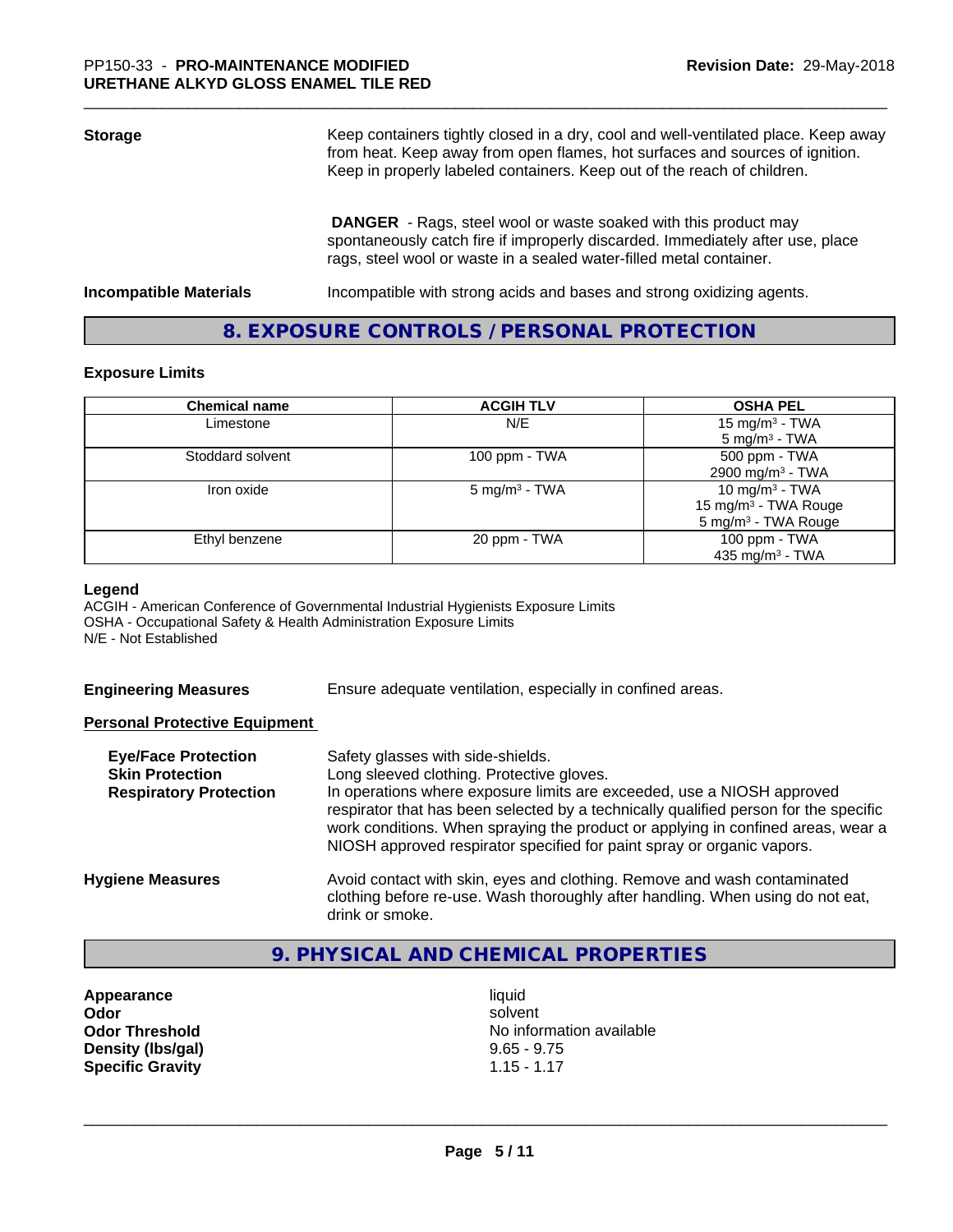**Viscosity (cps)** <br> **Viscosity (cps)** No information available<br>
No information available<br>
No information available **Water solubility**<br> **Evaporation Rate**<br> **Evaporation Rate**<br> **Evaporation Rate Vapor** pressure @20 °C (kPa) **Vapor density No information available Wt. % Solids** 60 - 70<br> **Vol. % Solids** 60 - 70<br> **Vol. % Solids** 65 **Vol. % Solids Wt.** % Volatiles 30 - 40 **Vol. % Volatiles** 45 - 55 **VOC Regulatory Limit (g/L)** <340 **Boiling Point (°F)** 212 **Boiling Point (°C)**<br>Freezing Point (°F) **Freezing Point (°C)** No information available **Flash Point (°F)** 106 **Flash Point (°C)** 41 **Method** PMCC **Flammability (solid, gas)** Not applicable **Upper flammability limit:** No information available **Lower flammability limit:** No information available **Autoignition Temperature (°F)** No information available **Autoignition Temperature (°C)** No information available **Decomposition Temperature (°F)** No information available **Decomposition Temperature (°C)** No information available<br> **Partition coefficient Partition available** 

**pH**<br>
Viscosity (cps) The Contract of the Contract of No information available<br>
No information available **Solubility(ies)** No information available No information available<br>No information available **No information available No information available** 

# **10. STABILITY AND REACTIVITY**

| <b>Reactivity</b>                         | Not Applicable                                                                           |
|-------------------------------------------|------------------------------------------------------------------------------------------|
| <b>Chemical Stability</b>                 | Stable under normal conditions. Hazardous polymerisation<br>does not occur.              |
| <b>Conditions to avoid</b>                | Keep away from open flames, hot surfaces, static<br>electricity and sources of ignition. |
| <b>Incompatible Materials</b>             | Incompatible with strong acids and bases and strong<br>oxidizing agents.                 |
| <b>Hazardous Decomposition Products</b>   | Thermal decomposition can lead to release of irritating<br>gases and vapors.             |
| <b>Possibility of hazardous reactions</b> | None under normal conditions of use.                                                     |

**11. TOXICOLOGICAL INFORMATION**

**Product Information**

**Information on likely routes of exposure**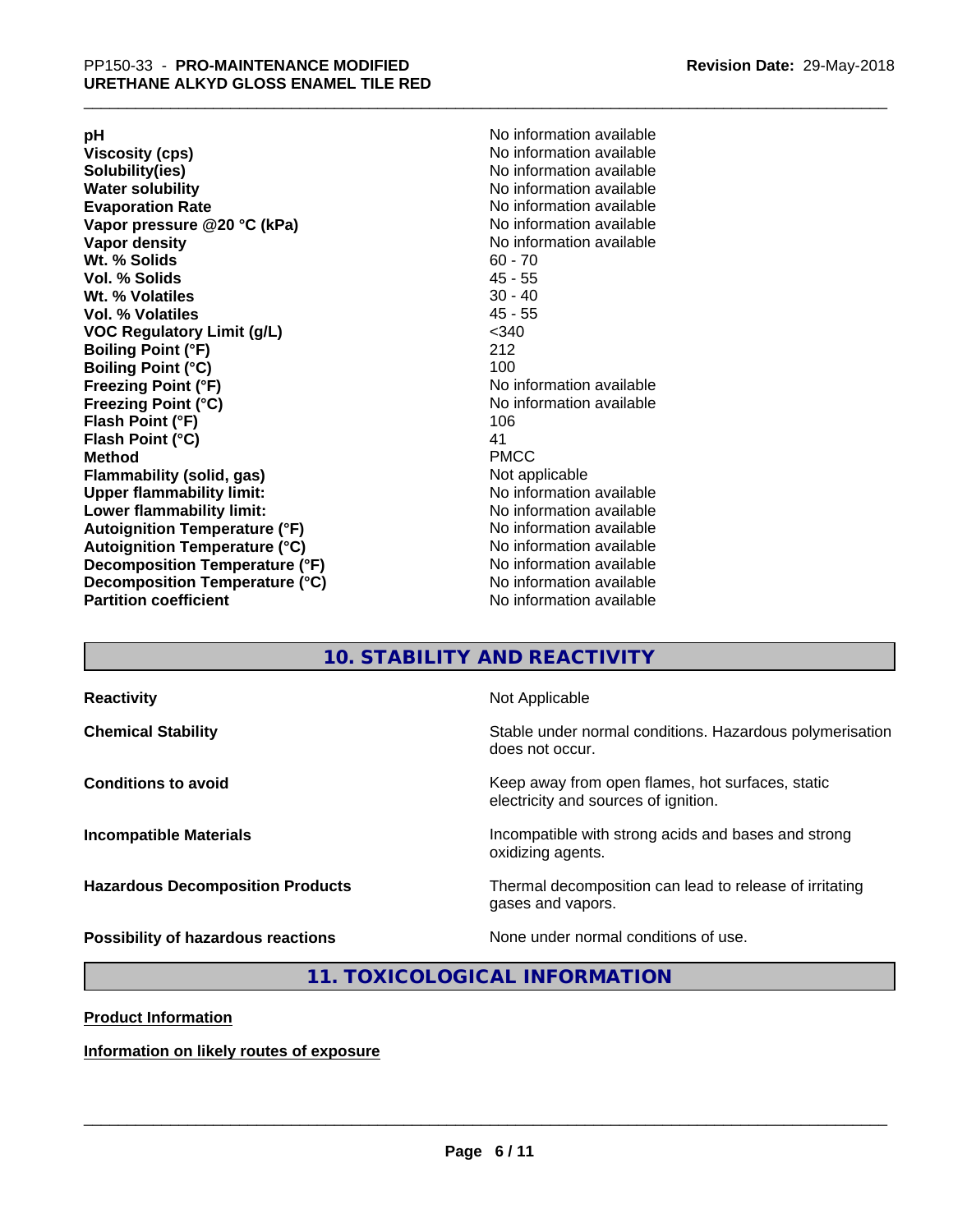| <b>Principal Routes of Exposure</b> | Eye contact, skin contact and inhalation.                                                                                                                                                                                            |
|-------------------------------------|--------------------------------------------------------------------------------------------------------------------------------------------------------------------------------------------------------------------------------------|
| <b>Acute Toxicity</b>               |                                                                                                                                                                                                                                      |
| <b>Product Information</b>          | Repeated or prolonged exposure to organic solvents may lead to permanent brain<br>and nervous system damage. Intentional misuse by deliberately concentrating and<br>inhaling vapors may be harmful or fatal.                        |
|                                     | Symptoms related to the physical, chemical and toxicological characteristics                                                                                                                                                         |
| <b>Symptoms</b>                     | No information available.                                                                                                                                                                                                            |
|                                     | Delayed and immediate effects as well as chronic effects from short and long-term exposure                                                                                                                                           |
| Eye contact                         | Contact with eyes may cause irritation.                                                                                                                                                                                              |
| <b>Skin contact</b>                 | May cause skin irritation and/or dermatitis. Prolonged skin contact may defat the<br>skin and produce dermatitis.                                                                                                                    |
| Ingestion                           | Ingestion may cause irritation to mucous membranes. Small amounts of this<br>product aspirated into the respiratory system during ingestion or vomiting may<br>cause mild to severe pulmonary injury, possibly progressing to death. |
| <b>Inhalation</b>                   | High vapor / aerosol concentrations are irritating to the eyes, nose, throat and<br>lungs and may cause headaches, dizziness, drowsiness, unconsciousness, and<br>other central nervous system effects.                              |
| <b>Sensitization</b>                | May cause an allergic skin reaction.                                                                                                                                                                                                 |
| <b>Neurological Effects</b>         | No information available.                                                                                                                                                                                                            |
| <b>Mutagenic Effects</b>            | No information available.                                                                                                                                                                                                            |
| <b>Reproductive Effects</b>         | No information available.                                                                                                                                                                                                            |
| <b>Developmental Effects</b>        | No information available.                                                                                                                                                                                                            |
| <b>Target organ effects</b>         | No information available.                                                                                                                                                                                                            |
| <b>STOT - repeated exposure</b>     | No information available.                                                                                                                                                                                                            |
| <b>STOT - single exposure</b>       | No information available.                                                                                                                                                                                                            |
| Other adverse effects               | No information available.                                                                                                                                                                                                            |
| <b>Aspiration Hazard</b>            | May be harmful if swallowed and enters airways. Small amounts of this product                                                                                                                                                        |
|                                     | aspirated into the respiratory system during ingestion or vomiting may cause mild<br>to severe pulmonary injury, possibly progressing to death.                                                                                      |

# **Numerical measures of toxicity**

## **The following values are calculated based on chapter 3.1 of the GHS document**

| <b>ATEmix (oral)</b>   | 45432 mg/kg |
|------------------------|-------------|
| <b>ATEmix (dermal)</b> | 26016 mg/kg |

# **Component Information**

#### **Acute Toxicity**

Stoddard solvent LD50 Oral: > 5,000 mg/kg (Rat) LD50 Dermal: > 3160 mg/kg (Rabbit) LC50 Inhalation (Vapor): > 6.1 mg/L (Rat) Distillates, petroleum, hydrotreated light LD50 Oral: > 5,000 mg/kg (Rat) LD50 Dermal:  $> 3,000$  mg/kg (Rabbit)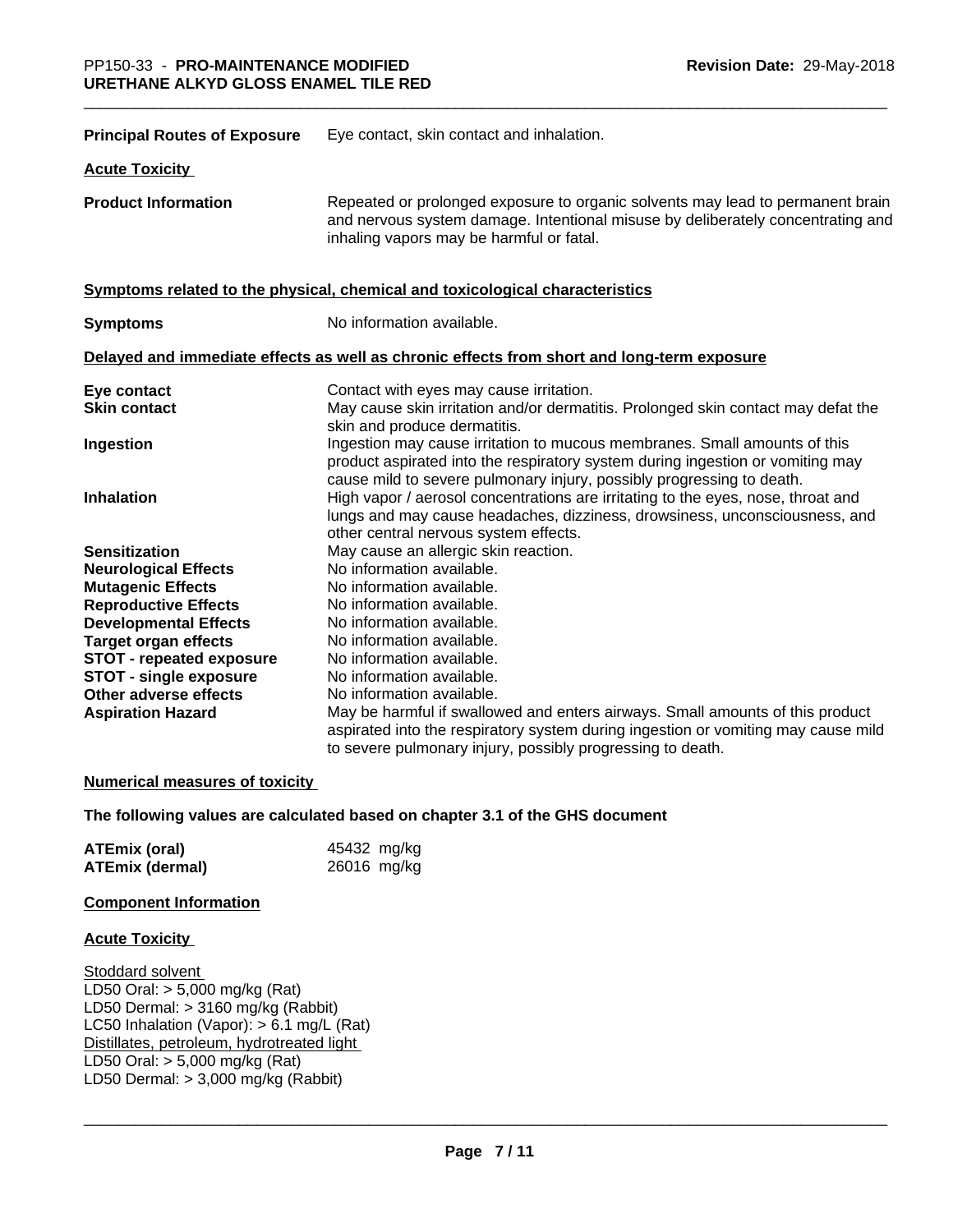Iron oxide

LD50 Oral: > 5000 mg/kg (Rat) vendor data Methyl ethyl ketoxime LD50 Oral: 930 mg/kg (Rat) LD50 Dermal: 200 µL/kg (Rabbit) LC50 Inhalation (Vapor): > 4.8 mg/L (Rat) Ethyl benzene LD50 Oral: mg/kg (Rat) LD50 Dermal: > mg/kg (Rabbit) LC50 Inhalation (Vapor): mg/m<sup>3</sup> (Rat, 2 hr.)

# **Carcinogenicity**

*The information below indicateswhether each agency has listed any ingredient as a carcinogen:.*

| <b>Chemical name</b>         | <b>IARC</b>         | <b>NTP</b> | <b>OSHA</b> |
|------------------------------|---------------------|------------|-------------|
|                              | 2B - Possible Human |            | Listed      |
| Cobalt bis(2-ethylhexanoate) | Carcinogen          |            |             |
|                              | 2B - Possible Human |            | Listed      |
| Ethyl benzene                | Carcinogen          |            |             |

• Cobalt and cobalt compounds are listed as possible human carcinogens by IARC (2B). However, there is inadequate evidence of the carcinogenicity of cobalt and cobalt compounds in humans.

# **Legend**

IARC - International Agency for Research on Cancer NTP - National Toxicity Program OSHA - Occupational Safety & Health Administration

**12. ECOLOGICAL INFORMATION**

# **Ecotoxicity Effects**

The environmental impact of this product has not been fully investigated.

# **Product Information**

## **Acute Toxicity to Fish**

No information available

## **Acute Toxicity to Aquatic Invertebrates**

No information available

## **Acute Toxicity to Aquatic Plants**

No information available

## **Persistence / Degradability**

No information available.

# **Bioaccumulation**

No information available.

## **Mobility in Environmental Media**

No information available.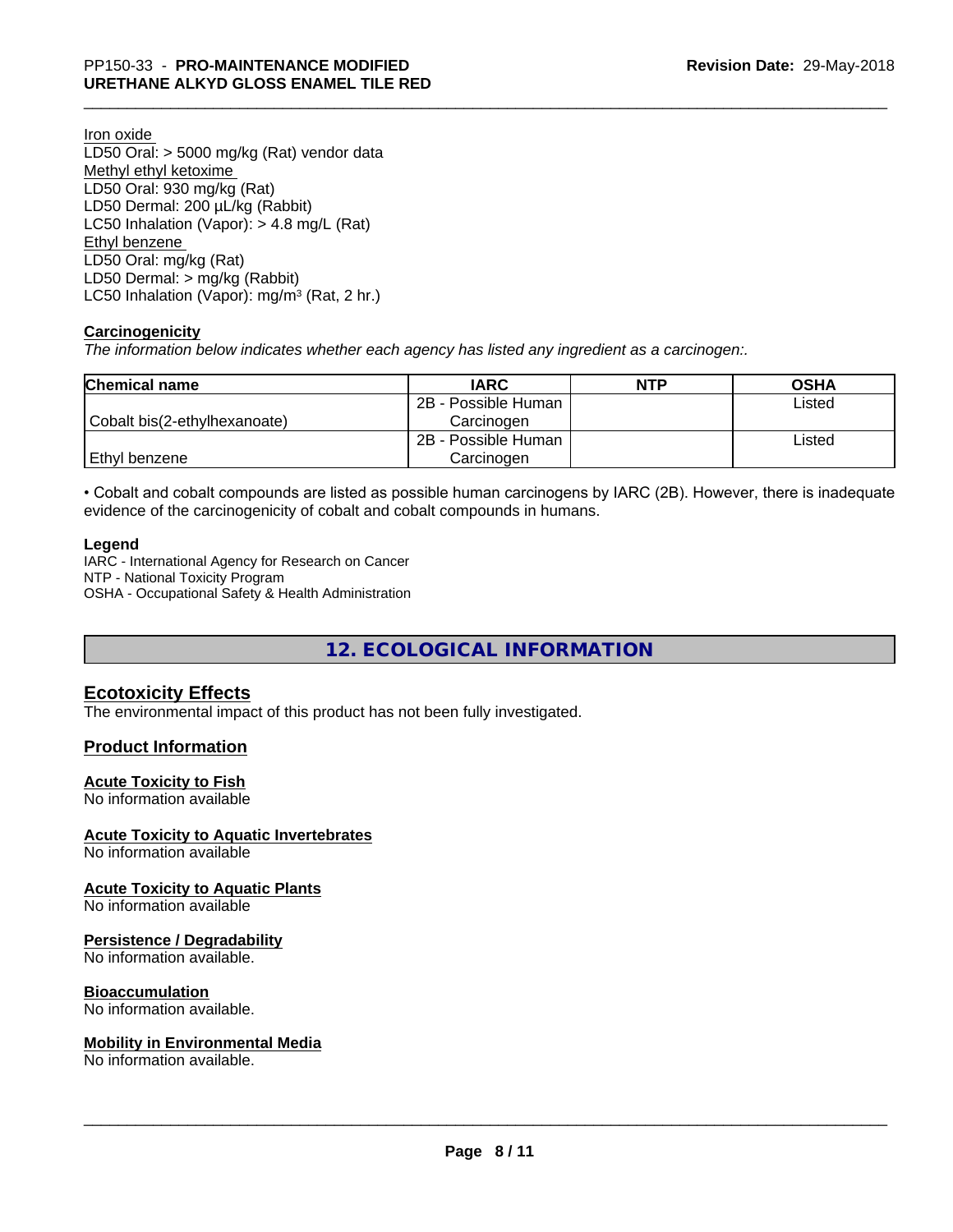**Ozone** No information available

#### **Component Information**

#### **Acute Toxicity to Fish**

Methyl ethyl ketoxime LC50: 48 mg/L (Bluegill sunfish - 96 hr.) Ethyl benzene LC50: 12.1 mg/L (Fathead Minnow - 96 hr.)

#### **Acute Toxicity to Aquatic Invertebrates**

Methyl ethyl ketoxime EC50: 750 mg/L (Daphnia magna - 48 hr.) Ethyl benzene EC50: 1.8 mg/L (Daphnia magna - 48 hr.)

# **Acute Toxicity to Aquatic Plants**

| Ethyl benzene |                                                                 |  |
|---------------|-----------------------------------------------------------------|--|
|               | EC50: 4.6 mg/L (Green algae (Scenedesmus subspicatus), 72 hrs.) |  |

|                              | 13. DISPOSAL CONSIDERATIONS                                                                                                                                 |
|------------------------------|-------------------------------------------------------------------------------------------------------------------------------------------------------------|
| <b>Waste Disposal Method</b> | Dispose of in accordance with federal, state, and local regulations. Local<br>requirements may vary, consult your sanitation department or state-designated |
|                              | environmental protection agency for more disposal options.                                                                                                  |

| <b>Empty Container Warning</b> | Emptied containers may retain product residue. Follow label warnings even after |
|--------------------------------|---------------------------------------------------------------------------------|
|                                | container is emptied. Residual vapors may explode on ignition.                  |

**14. TRANSPORT INFORMATION**

| I |  |
|---|--|

| DOT                         |                                                            |
|-----------------------------|------------------------------------------------------------|
| <b>Proper Shipping Name</b> | <b>PAINT</b>                                               |
| <b>Hazard class</b>         |                                                            |
| UN-No.                      | UN1263                                                     |
| <b>Packing Group</b>        | Ш                                                          |
| <b>Description</b>          | UN1263, PAINT, 3, III, Marine Pollutant (Stoddard solvent) |
|                             |                                                            |

In the US this material may be reclassified as a Combustible Liquid and is not regulated in containers of less than 119 gallons (450 liters) via surface transportation (refer to 49CFR173.120(b)(2) for further information).

| <b>ICAO/IATA</b> | Contact the preparer for further information. |
|------------------|-----------------------------------------------|
| IMDG / IMO       | Contact the preparer for further information. |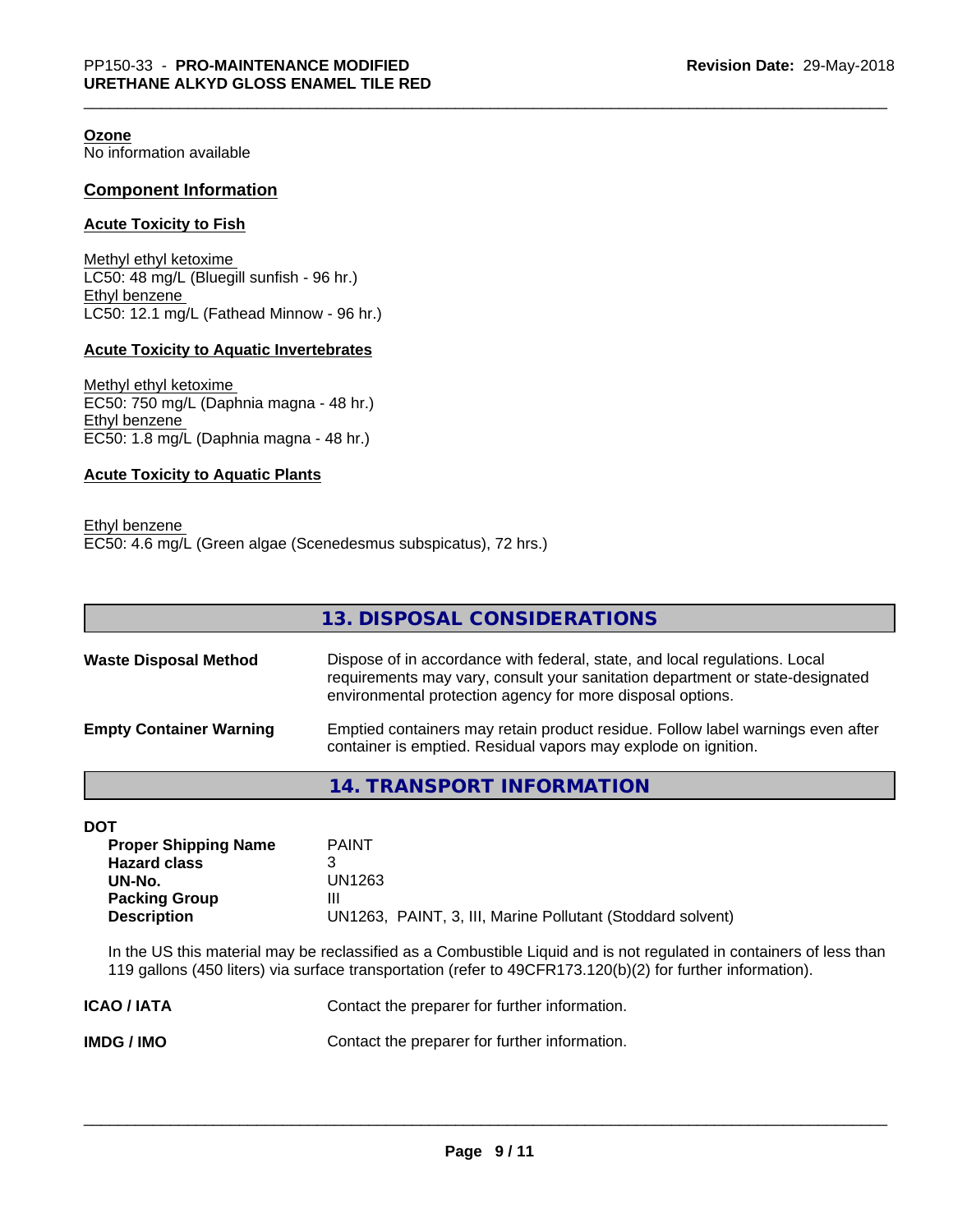# **15. REGULATORY INFORMATION**

# **International Inventories**

| <b>TSCA: United States</b> | Yes - All components are listed or exempt. |
|----------------------------|--------------------------------------------|
| <b>DSL: Canada</b>         | Yes - All components are listed or exempt. |

# **Federal Regulations**

#### **SARA 311/312 hazardous categorization**

| Acute health hazard               | Yes |
|-----------------------------------|-----|
| Chronic Health Hazard             | Yes |
| Fire hazard                       | Yes |
| Sudden release of pressure hazard | N٥  |
| Reactive Hazard                   | N٥  |

#### **SARA 313**

Section 313 of Title III of the Superfund Amendments and Reauthorization Act of 1986 (SARA). This product contains a chemical or chemicals which are subject to the reporting requirements of the Act and Title 40 of the Code of Federal Regulations, Part 372:

| <b>Chemical name</b> | <b>CAS No.</b> | Weight-% | <b>CERCLA/SARA 313</b>     |
|----------------------|----------------|----------|----------------------------|
|                      |                |          | (de minimis concentration) |
| Ethyl benzene        | 100-41-4       |          |                            |

# **Clean Air Act,Section 112 Hazardous Air Pollutants (HAPs) (see 40 CFR 61)**

This product contains the following HAPs:

| <b>Chemical name</b> | CAS No.        | Weight-% | <b>Hazardous Air Pollutant</b> |
|----------------------|----------------|----------|--------------------------------|
|                      |                |          | (HAP)                          |
| Ethyl benzene        | $100 - 41 - 4$ | 0.5      | Listed                         |

# **US State Regulations**

# **California Proposition 65**

**AN** WARNING: Cancer and Reproductive Harm– www.P65warnings.ca.gov

# **State Right-to-Know**

| <b>Chemical name</b> | <b>Massachusetts</b> | <b>New Jersey</b> | Pennsylvania |
|----------------------|----------------------|-------------------|--------------|
| Limestone            |                      |                   |              |
| Stoddard solvent     |                      |                   |              |
| Iron oxide           |                      |                   |              |

# **Legend**

X - Listed